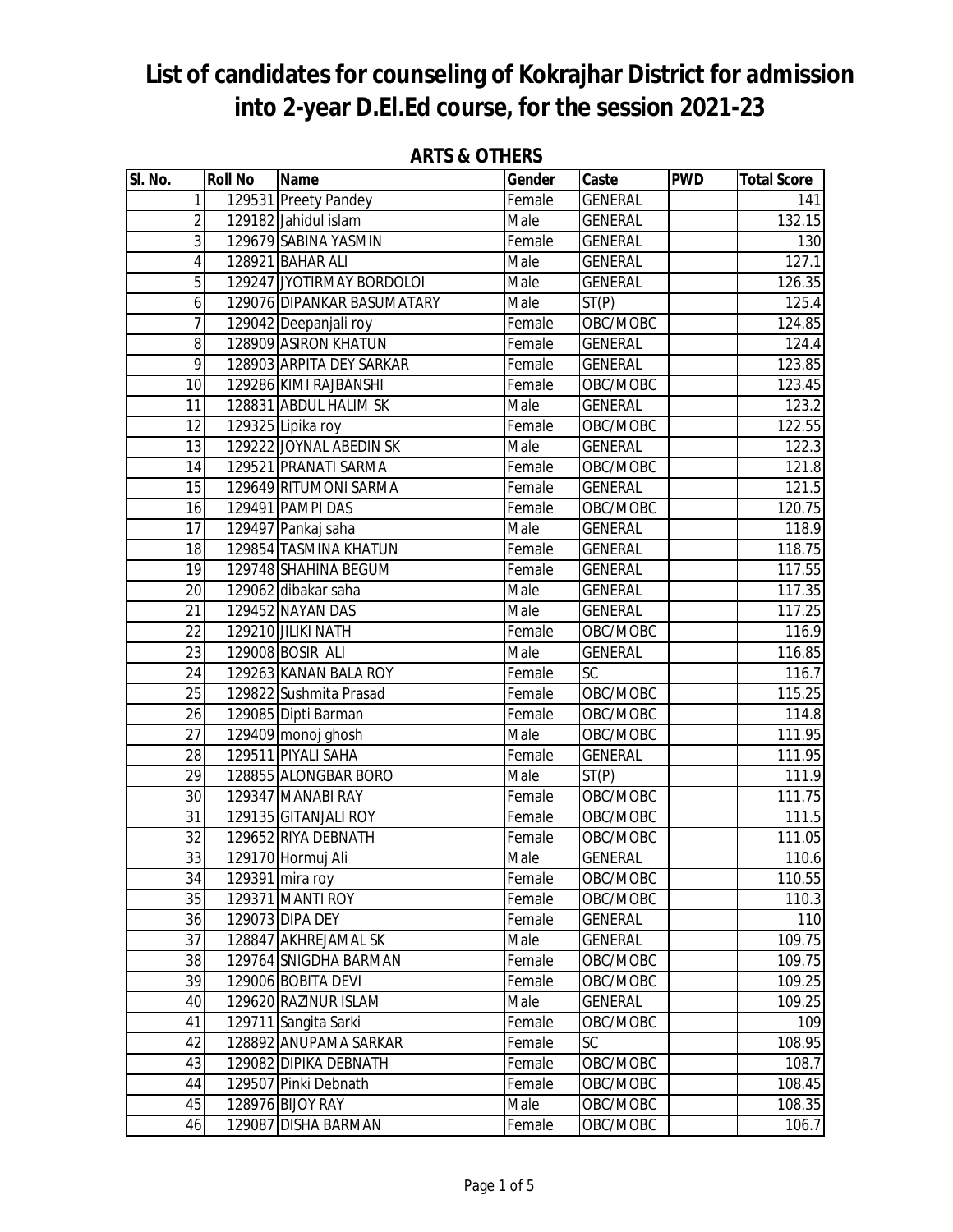| SI. No. | <b>Roll No</b> | <b>Name</b>                  | Gender | Caste              | <b>PWD</b> | <b>Total Score</b> |
|---------|----------------|------------------------------|--------|--------------------|------------|--------------------|
| 47      |                | 129643 RINTU BARO            | Male   | ST(P)              |            | 106.3              |
| 48      |                | 129627 RIJUMONI ROY          | Female | OBC/MOBC           |            | 106.05             |
| 49      |                | 128923 banashree das         | Female | SC                 |            | 105.35             |
| 50      |                | 128889 ANUPAM NATH           | Male   | OBC/MOBC           |            | 105.3              |
| 51      |                | 129332 MADHAB BARMAN         | Male   | OBC/MOBC           |            | 105.15             |
| 52      |                | 128837 aditi sarkar          | Female | OBC/MOBC           |            | 104.7              |
| 53      |                | 129055 Dhruba Sankar Roy     | Male   | OBC/MOBC           |            | 104.35             |
| 54      |                | 129560 Pronimita Debnath     | Female | OBC/MOBC           |            | 104.1              |
| 55      |                | 129775 SONMONI RAY           | Female | OBC/MOBC           |            | 103.8              |
| 56      |                | 129585 RAHUL SARKAR          | Male   | <b>SC</b>          |            | 103.6              |
| 57      |                | 129024 chatrasing ray        | Male   | OBC/MOBC           |            | 103.35             |
| 58      |                | 128928 bardwi chikla brahma  | Female | ST(P)              |            | 103.25             |
| 59      |                | 129153 Hemamoni Barman       | Female | OBC/MOBC           |            | 103.2              |
| 60      |                | 129309 Laiheram Goyary       | Male   | ST(P)              |            | 103.05             |
| 61      |                | 129344 MAJONI ROY            | Female | OBC/MOBC           |            | 102.9              |
| 62      |                | 129573 Pwilao Narzary        | Male   | ST(P)              |            | 102.9              |
| 63      |                | 129455 NAYANTARA PATGIRI     | Female | OBC/MOBC           |            | 102.85             |
| 64      |                | 129789 Subhashree barmam     | Female | OBC/MOBC           |            | 102.85             |
| 65      |                | 129576 Queentony Boro        | Female | ST(P)              |            | 102.75             |
| 66      |                | 129526 Prasen Basumatary     | Male   | ST(P)              |            | 102.5              |
| 67      |                | 129258 Kamala rani das       | Female | <b>SC</b>          |            | 102.45             |
| 68      |                | 129181 Jahida begum          | Female | OBC/MOBC           |            | 102.25             |
| 69      |                | 129353 MANI BASUMATARY       | Female | ST(P)              |            | 102.25             |
| 70      |                | 129137 GOKUL BISWAS          | Male   | SC                 |            | 101.9              |
| 71      |                | 129809 SUKLA MOHOTO          | Female | OBC/MOBC           |            | 100.85             |
| 72      |                | 129349 Manalisha ROY         | Female | OBC/MOBC           |            | 100.8              |
| 73      |                | 129250 KABITA PAUL           | Female | OBC/MOBC           |            | 100.7              |
| 74      |                | 128925 BANDANA BASUMATARY    | Female | ST(P)              |            | 100.7              |
| 75      |                | 129194 JANITA ROY            | Female | OBC/MOBC           |            | 100.35             |
| 76      |                | 129281 KHANIN BARMAN         | Male   | OBC/MOBC           |            | 99.95              |
| 77      |                | 129842 SWMDWN NARZARY        | Male   | ST(P)              |            | 99.58              |
| 78      |                | 129397 MITHU BHARALUA        | Female | OBC/MOBC           |            | 99.35              |
| 79      |                | 128895 ARAITA BRAHMA         | Male   | $\overline{ST}(P)$ |            | 99.3               |
| 80      |                | 129648 Ritumoni Roy          | Female | OBC/MOBC           |            | 99.2               |
| 81      |                | 129597 RAMBHA DEBNATH        | Female | OBC/MOBC           |            | 99.15              |
| 82      |                | 129849 TANKESWAR NARZARY     | Male   | ST(P)              |            | 99.1               |
| 83      |                | 128944 bhanjamuti brahma     | Female | ST(P)              |            | 98.05              |
| 84      |                | 129165 HIRINA BASUMATARY     | Female | ST(P)              |            | 97.75              |
| 85      |                | 129320 LEENA RANI BASUMATARY | Female | ST(P)              |            | 97.6               |
| 86      |                | 129240 JWNGKHWL MUCHAHARY    | Female | ST(P)              |            | 97.5               |
| 87      |                | 129120 GANESH BASUMATARY     | Male   | ST(P)              |            | 96.75              |
| 88      |                | 129495 PANJAMUTI BRAHMA      | Female | ST(P)              |            | 96.7               |
| 89      |                | 129395 MITHINGA BRAHMA       | Male   | ST(P)              |            | 96.45              |
| 90      |                | 129712 SANGITA SUTRADHAR     | Female | SC                 |            | 95.85              |
| 91      |                | 129562 prosanto narzary      | Male   | ST(P)              |            | 95.5               |
| 92      |                | 129069 DIGRAI BORGOYARI      | Male   | ST(P)              |            | 95.05              |
| 93      |                | 129271 KARABI MUCHAHARY      | Female | ST(P)              |            | 95.05              |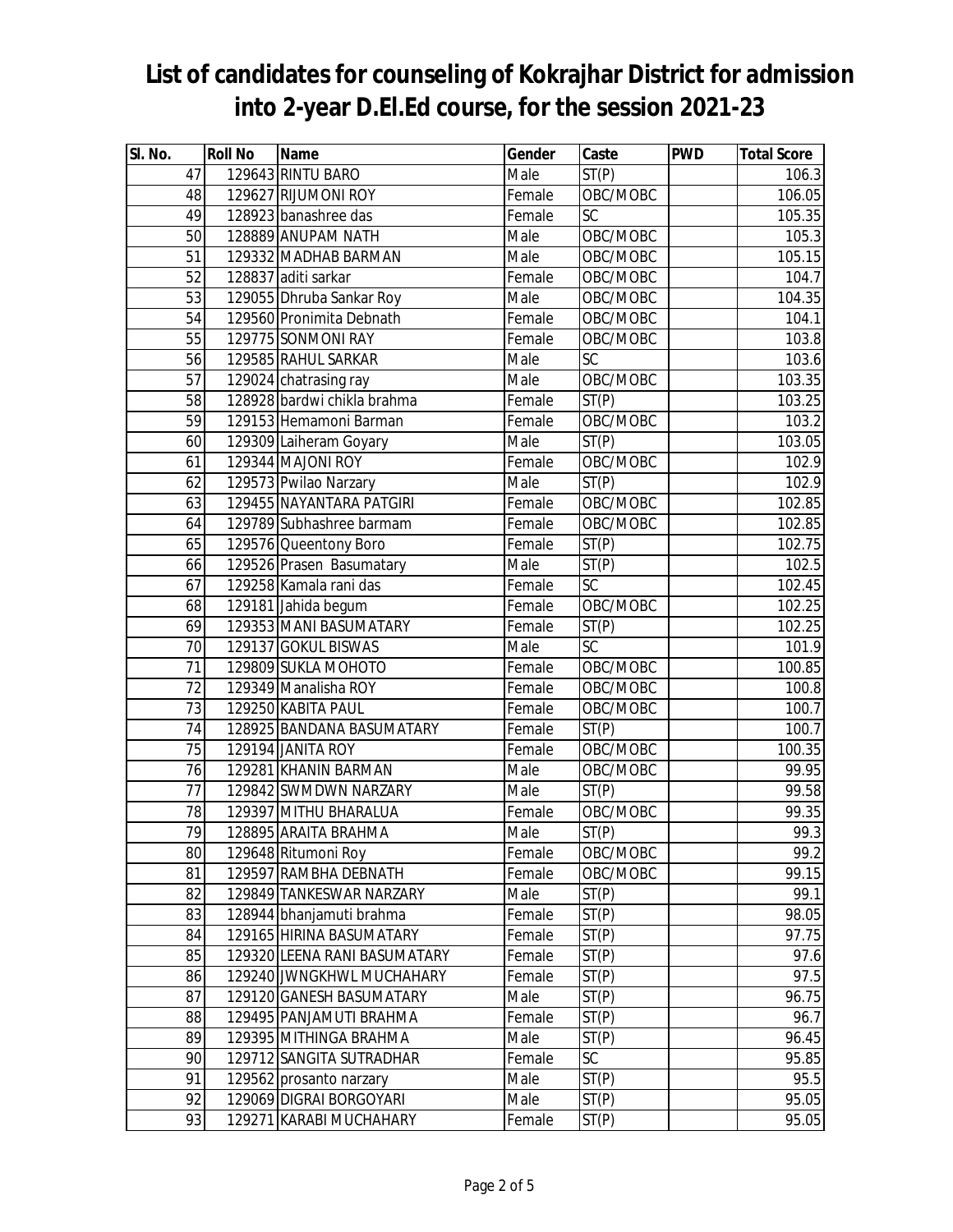| SI. No.          | <b>Roll No</b> | <b>Name</b>                 | Gender | Caste              | <b>PWD</b> | <b>Total Score</b> |
|------------------|----------------|-----------------------------|--------|--------------------|------------|--------------------|
| 94               |                | 129799 Sujata machahary     | Female | ST(P)              |            | 95                 |
| 95               |                | 129119 GAHENA HAZOWARY      | Female | ST(P)              |            | 94.85              |
| 96               |                | 129307 Kwrwndaw Narzary     | Male   | $\overline{ST(P)}$ |            | 94.6               |
| 97               |                | 129431 MUSUKHA NARZARY      | Male   | ST(P)              |            | 94.55              |
| 98               |                | 129567 PUNGKHA MUCHAHARY    | Male   | ST(P)              |            | 94.25              |
| 99               |                | 129214 JINU RANI BASUMATARY | Female | ST(P)              |            | 94.15              |
| 100              |                | 129251 KAJOL MASHAHARY      | Female | ST(P)              |            | 94.1               |
| 101              |                | 129736 Sashi prabha brahma  | Female | ST(P)              |            | 93.9               |
| 102              |                | 129246 JYOTIMA DOIMARY      | Female | ST(P)              |            | 93.7               |
| 103              |                | 129262 KANAK BRAHMA         | Male   | ST(P)              |            | 93.45              |
| 104              |                | 129108 FLORINA MUSHAHARY    | Female | ST(P)              |            | 93.15              |
| 105              |                | 128877 ANJIMA BRAHMA        | Female | ST(P)              |            | $\overline{93.1}$  |
| 106              |                | 129672 RWISUMWI BRAHMA      | Female | ST(P)              |            | 93.1               |
| 107              |                | 129492 PANCHABATI BRAHMA    | Female | ST(P)              |            | 93.05              |
| 108              |                | 129518 PRAMILA BRAHMA       | Female | ST(P)              |            | 92.95              |
| 109              |                | 129761 Smita Goyari         | Female | ST(P)              |            | 92.95              |
| 110              |                | 129387 MIJING NARZARY       | Male   | ST(P)              |            | 92.75              |
| 111              |                | 128954 BIBAR BEAUTY BRAHMA  | Female | ST(P)              |            | 92.7               |
| 112              |                | 128878 ANJU KR BRAHMA       | Male   | ST(P)              |            | $\overline{92.4}$  |
| 113              |                | 129829 swandana islary      | Female | ST(P)              |            | 92.4               |
| 114              |                | 129659 RONALD BRAHMA        | Male   | ST(P)              |            | 92.35              |
| 115              |                | 129855 Teresa BASUMatary    | Female | ST(P)              |            | 92.3               |
| 116              |                | 129049 Dhananjay Narzary    | Male   | ST(P)              |            | 92.1               |
| $\overline{1}17$ |                | 129871 UMAKANTA BRAHMA      | Male   | ST(P)              |            | 92.1               |
| 118              |                | 129228 JUHI BASUMATARY      | Female | ST(P)              |            | 91.95              |
| 119              |                | 129189 JANALI NARZARY       | Female | ST(P)              |            | 91.85              |
| 120              |                | 129545 PRIYA BRAHMA         | Female | ST(P)              |            | 91.6               |
| 121              |                | 129045 DERHASAR BRAHMA      | Male   | ST(P)              |            | 91.55              |
| 122              |                | 129257 kamal kr. brahma     | Male   | ST(P)              |            | 91.3               |
| 123              |                | 129146 hadan brahma         | Male   | ST(P)              |            | 91.1               |
| 124              |                | 129079 DIPEN NARZARY        | Male   | ST(P)              |            | 91                 |
| 125              |                | 129415 MOUSUMI BASUMATARY   | Female | ST(P)              |            | 90.8               |
| 126              |                | 129488 PAILAW DAIMARY       | Male   | ST(P)              |            | 89.95              |
| 127              |                | 129365 MANJIL BRAHMA        | Male   | ST(P)              |            | 89.55              |
| 128              |                | 129237 Junupriya Muchahary  | Female | ST(P)              |            | 89.4               |
| 129              |                | 129035 DANSWRANG NARZARY    | Male   | ST(P)              |            | 89.2               |
| 130              |                | 128896 Araitha narzary      | Male   | ST(P)              |            | 87.4               |
| 131              |                | 129097 DWITHUN BASUMATARY   | Male   | ST(P)              |            | 87.25              |
| 132              |                | 129638 RINGKU BORO          | Female | ST(P)              |            | 87.2               |
| 133              |                | 129805 SUJUMA BRAHMA        | Female | ST(P)              |            | 87.15              |
| 134              |                | 129130 GEORGE RABHA         | Male   | ST(P)              |            | 86.9               |
| 135              |                | 129708 SANGITA ISLARY       | Female | ST(P)              |            | 86.6               |
| 136              |                | 129101 ELINA BRAHMA         | Female | ST(P)              |            | 86.2               |
| 137              |                | 129692 saitojit basumatary  | Male   | ST(P)              |            | 86.1               |
| 138              |                | 129169 honey basumatary     | Female | ST(P)              |            | 85.6               |
| 139              |                | 129845 SWRANGSAT BASUMATARY | Male   | ST(P)              |            | 85.6               |
| 140              |                | 129149 HAinari basumatary   | Female | ST(P)              |            | 85.55              |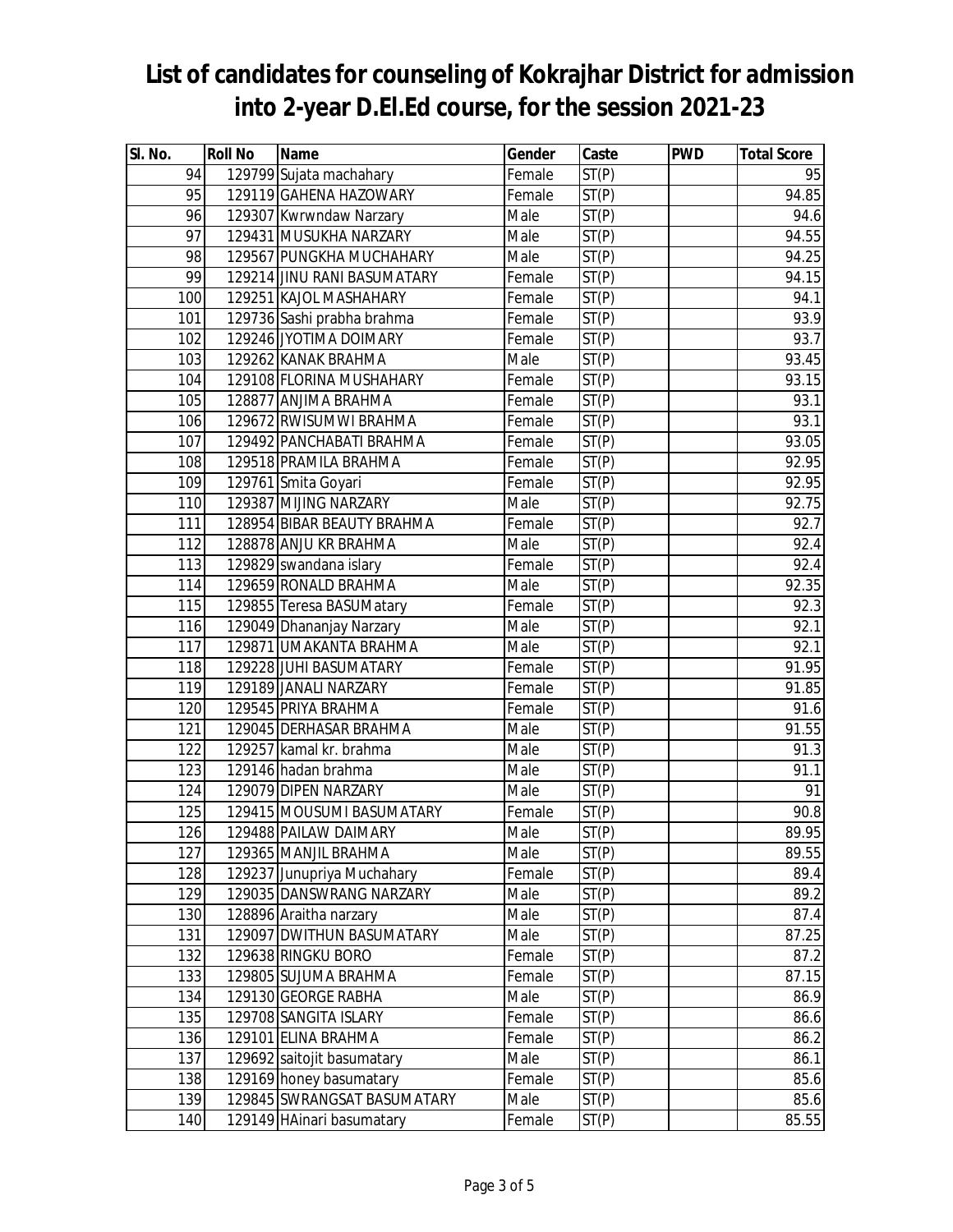| SI. No. | <b>Roll No</b> | <b>Name</b>                  | <b>Gender</b> | Caste | <b>PWD</b> | <b>Total Score</b> |
|---------|----------------|------------------------------|---------------|-------|------------|--------------------|
| 141     |                | 129302 KWMTA GWRA BRAHMA     | Male          | ST(P) |            | 85.55              |
| 142     |                | 128986 BINAMOTI BASUMATARY   | Female        | ST(P) |            | 85.45              |
| 143     |                | 128968 BIDINTA BASUMATARY    | Female        | ST(P) |            | 85.25              |
| 144     |                | 129719 SANJITA NARZARY       | Female        | ST(P) |            | 85.1               |
| 145     |                | 129155 HEMENDRA BASUMATARY   | Male          | ST(P) |            | 84.65              |
| 146     |                | 129802 SUJUMA BARGOYARY      | Female        | ST(P) |            | 84.5               |
| 147     |                | 129593 RAJIV GWRA BASUMATARY | Male          | ST(P) |            | 83.6               |
| 148     |                | 129178 Jabesh Narzary        | Male          | ST(P) |            | 83.5               |
| 149     |                | 129439 NABAJYOTI BASUMATARY  | Female        | ST(P) |            | 83.5               |
| 150     |                | 129535 PREMJIT BASUMATARY    | Male          | ST(P) |            | 83.15              |
| 151     |                | 129878 URAINA BRAHMA         | Female        | ST(P) |            | 83.15              |
| 152     |                | 128870 ANJALI BRAHMA         | Female        | ST(P) |            | 83                 |
| 153     |                | 129057 DHRUBAJIT BASUMATARY  | Male          | ST(P) |            | 83                 |
| 154     |                | 129724 SANSULI BRAHMA        | Female        | ST(P) |            | 82.95              |
| 155     |                | 129476 NISH KUMARI BRAHMA    | Female        | ST(P) |            | 82.9               |
| 156     |                | 129713 SANITA NARZARY        | Female        | ST(P) |            | 82.75              |
| 157     |                | 129229 juhi koch             | Female        | ST(P) |            | 82.45              |

#### **SCIENCE**

| 1               | 129791 SUBO KR SAHA                | Male   | <b>GENERAL</b> |     | 150.35 |
|-----------------|------------------------------------|--------|----------------|-----|--------|
| $\overline{2}$  | 129288 KRISHNA BARMAN              | Female | OBC/MOBC       |     | 148.65 |
| 3               | 129167 HIROKJYOTI NATH             | Male   | OBC/MOBC       |     | 136.95 |
| 4               | 128990 Bir Birsa Raj Biraj Marandi | Male   | OBC/MOBC       |     | 132.05 |
| 5               | 129084 DIPIKA SAHA                 | Female | <b>GENERAL</b> |     | 129.25 |
| 6               | 129420 MRINALJIT ADHIKARY          | Male   | <b>GENERAL</b> |     | 128.25 |
| 7               | 129731 SAPTAK MUKHERJEE            | Male   | <b>GENERAL</b> |     | 127.25 |
| 8               | 128862 Ananda Mohan Adhikary       | Male   | OBC/MOBC       |     | 125.3  |
| 9               | 129665 Rowshan Jaman sheikh        | Male   | <b>GENERAL</b> |     | 124.15 |
| 10              | 129334 MADHUSUDHAN DEBNATH         | Male   | OBC/MOBC       |     | 123.6  |
| 11              | 128997 BISHAL DEY                  | Male   | <b>GENERAL</b> |     | 121.55 |
| 12              | 129074 Dipak Debnath               | Male   | OBC/MOBC       |     | 121.4  |
| 13              | 128980 BIKRAM BARMAN               | Male   | OBC/MOBC       |     | 120.75 |
| 14              | 128988 BINITA DEBNATH              | Female | OBC/MOBC       |     | 120.4  |
| 15              | 129383 MEHDI HASSAN                | Male   | <b>GENERAL</b> |     | 119.1  |
| 16              | 129273 KARINA BASUMATARY           | Female | ST(P)          |     | 118.75 |
| 17              | 129814 SUMI SAHA                   | Female | OBC/MOBC       |     | 118.4  |
| 18              | 129277 KAUSHIK ROY                 | Male   | OBC/MOBC       |     | 118.15 |
| 19              | 129749 SHAHINUR HUSSAIN MOLLAH     | Male   | <b>GENERAL</b> |     | 117.4  |
| 20              | 128920 BABITA DEBNATH              | Female | OBC/MOBC       |     | 116.7  |
| 21              | 128864 ANINDITA ROY                | Female | OBC/MOBC       |     | 112.55 |
| 22              | 129522 PRANESWAR BARMAN            | Male   | OBC/MOBC       |     | 111.95 |
| 23              | 128894 Apial rahman                | Male   | <b>GENERAL</b> | Yes | 110.65 |
| 24              | 129872 UMANANDA ROY                | Male   | OBC/MOBC       |     | 110.36 |
| 25              | 129396 Mithisar Brahma             | Male   | ST(P)          |     | 109.6  |
| 26              | 129782 SUBHAM GHOSH                | Male   | OBC/MOBC       |     | 108.4  |
| $\overline{27}$ | 129211 Jimi Sarkar                 | Female | OBC/MOBC       |     | 107.6  |
| 28              | 129201 JAYANTA DAS                 | Male   | <b>SC</b>      |     | 107.6  |